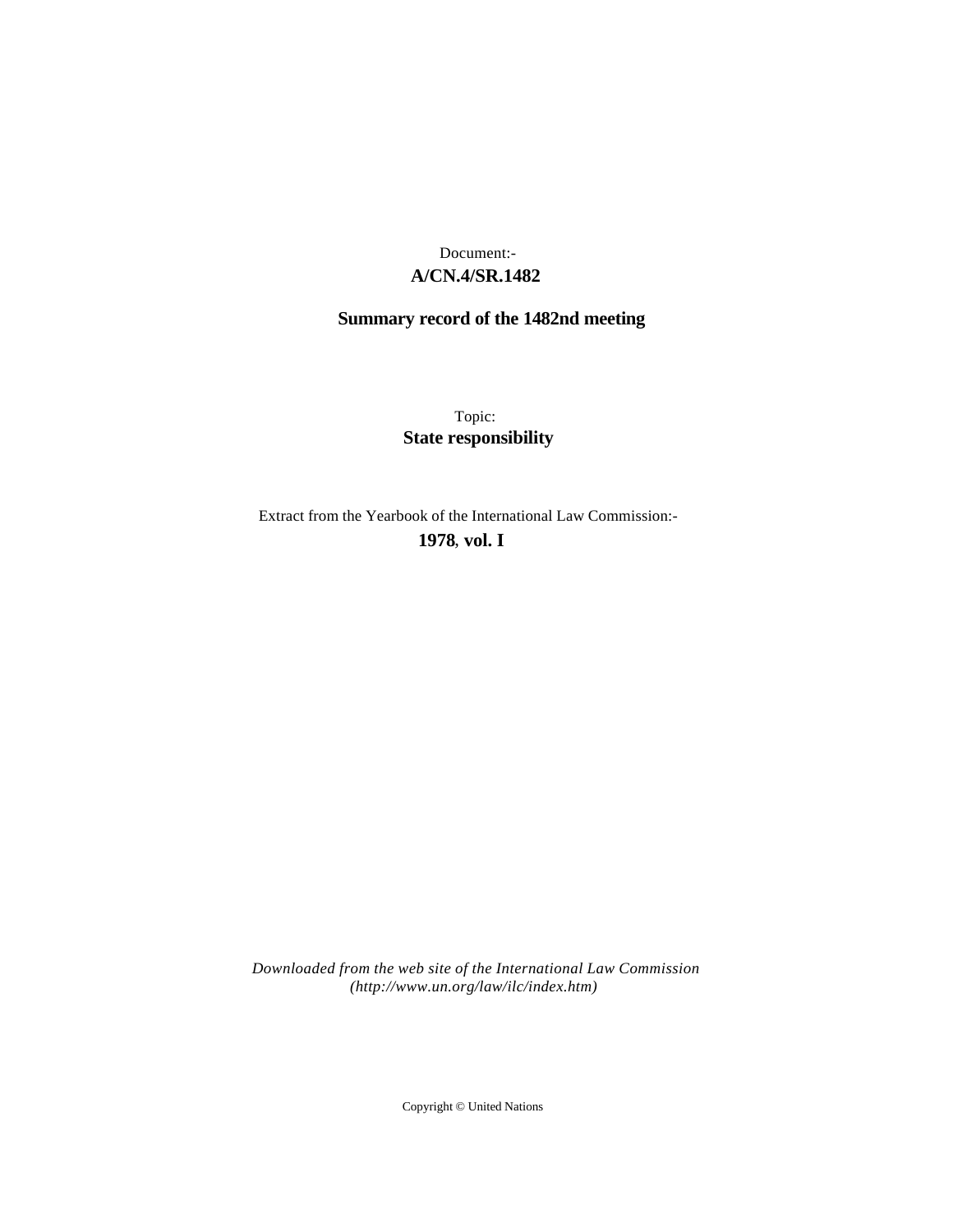purposes of presentation of the Commission's report to the General Assembly. It was a highly controversial subject and not everybody would accept the right to full compensation as being axiomatic. At the same time, it would be a pity if the whole of the argument were based on the *Phosphates in Morocco* case. The Permanent Court of International Justice had considered the time element and the exception *ratione tempohs* in the *Mavrommatis Palestine Concessions* case and the *Electricity Company of Sofia and Bulgaria* case, and the International Court of Justice had done the same in the *Interhandel* case and the *Rights of Passage over Indian Territory* case. After all, as the report indicated, the question of the *tempus commissi delicti* really arose only indirectly, for normally the exceptions dealt not with the commission of the breach, but with the date on which the dispute occurred, or the date of the facts or acts concerning the dispute. Reference to the more recent jurisprudence of the Court would help to restore the balance; for the purpose of achieving a rather wider perspective, reference could also be made to arbitral awards, in which the time element was frequently very important.

38. Great care should be taken in defining a single act which constituted a breach. Mr. Calle y Calle had referred to the sinking of a ship by gun-fire. A more obvious example was a case of murder, where death might occur a considerable time after the act had been committed. Indeed, in some cases, a charge of grievous bodily harm might not become a charge of murder until some weeks after the act in question. In that case, it was not the act itself that determined the time, but the date of death. He mentioned that example simply to illustrate the great care that would be required in the entire drafting of article 24.

*The meeting rose at 1.10 p.m.*

### **1482nd MEETING**

*Friday, 19 May 1978, at 10.10 a.m. Chairman:* Mr. Jose SETTE CAMARA

*Members present:* Mr. Ago, Mr. Calle y Calle, Mr. Castaneda, Mr. Dadzie, Mr. Diaz Gonzalez, Mr. El-Erian, Mr. Francis, Mr. Jagota, Mr. Quentin-Baxter, Mr. Reuter, Mr. Riphagen, Mr. Sahovic, Mr. Schwebel, Mr. Sucharitkul, Mr. Tabibi, Mr. Tsuruoka, Mr. Ushakov, Sir Francis Vallat, Mr. Verosta.

> **State responsibility** *{continued)* **(A/CN.4/307 and Add.l)** [Item 2 of the agenda]

DRAFT ARTICLES SUBMITTED BY THE SPECIAL RAPPORTEUR *{continued)*

ARTICLE 24 (Time of the breach of an international obligation)<sup>1</sup>  *{concluded)*

1. Mr. TSURUOKA thought article 24 was in its proper place in the general economy of the draft. However, the debate clearly showed that it dealt with very sensitive questions and that its practical application might prove difficult. In order to be useful, the rule to be established must not be too flexible, because it had to define a precise time or moment; at the same time, however, it must take account of the various possible types of obligations, because the *tempus commissi delicti* varied according to the actual nature of the obligation and according to the circumstances that had provoked the breach. What was needed, therefore, was a rule that was precise, but easy to apply in international practice.

2. Mr. RIPHAGEN wished first to express his admiration for the Special Rapporteur's report and oral introduction, which had brought such clarity to a difficult subject.

3. As he had said in connexion with article 23 (1478th meeting), if the content of an obligation was clear, the question of a breach of the obligation did not present any great problem. The time of the occurrence or period of duration of the breach usually involved straightforward fact-finding, for that moment or period was simply part of the facts of the case. However, the legal relevance of that moment or period for the purposes of the application of rules other than those that established the obligation was quite another matter. Even in respect of the relationship between articles 18<sup>2</sup> and 24 of the draft articles, some members had already referred to article 28 of the Vienna Convention on the Law of Treaties,<sup>3</sup> which made provision for the possible retroactive effect of a treaty obligation. At the same time, it could be claimed that the performance in good faith of a treaty obligation might imply that a party to the treaty remained bound by provisions of the treaty concerning facts or situations existing even after the treaty was no longer in force for the party in question. In other words, article 28 of the Convention provided not only for the retroactive but also for what might be called the "prospective" effect of a treaty.

4. Consequently, the text of draft article 24 should make it clear that the article did not prejudge the possibility that a treaty might be binding on a party "in relation to any act or fact which took place or any situation which ceased to exist before the date of the entry into force of the treaty with respect to that party", to use the terminology of article 28 of the Convention on the Law of Treaties, and that it did not prejudge the possibility that a treaty might be binding on a party in relation to any act or fact that took place or any situation that existed after the date of the expiry of the treaty with respect to that party.

5. Article 18, paragraph 2, of the draft expressly provided for the retroactive effect of an international obligation—admittedly, not on the basis of a treaty

<sup>&</sup>lt;sup>1</sup> For text, see 1479th meeting, para. 1.

<sup>2</sup> See 1476th meeting, foot-note 1.

<sup>3</sup> See 1478th meeting, foot-note 3.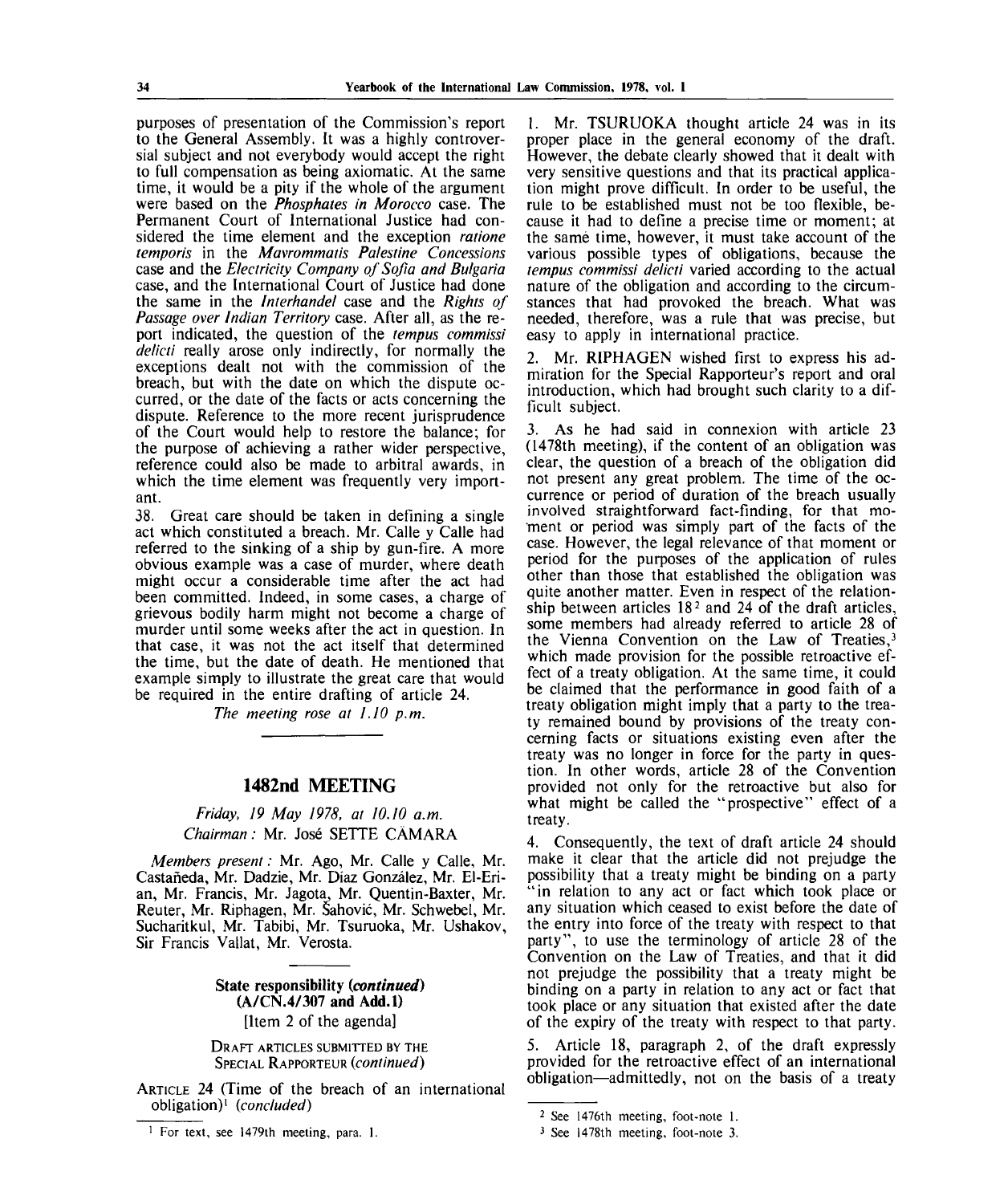but on the basis of a peremptory norm of general international law, and presumably one that was intended to have a retroactive effect. Article 18, paragraph 1, stated the general rule that an act of the State constituted a breach of an international obligation only if it were performed at the time when the obligation had been in force for that State. Article 24 in its existing formulation flowed directly from that provision. However, the time or period of an act or omission might be important for other rules, such as those concerning the nationality of claims, those concerning the competence of an international tribunal and, it might be added, those concerning the exhaustion of local remedies.

6. He was not fully convinced that the moment or period of the breach was relevant to the question of the amount of compensation payable, although it might be relevant to the question of other sanctions applicable in connexion with the breach. There again, it should be made quite clear that article 24 did not prejudge the relevance of the moment or period of the breach to those three types of rules—the rules on the nationality of claims, on the exhaustion of local remedies and on the competence of an international tribunal—for they involved considerations different from those determining the relevance of the moment or period of the breach to the rules concerning the obligation itself. Indeed, the rules relating to the competence of an international tribunal frequently dealt with facts or situations before or after a given date, rather than with acts, let alone breaches of obligations as such.

7. Even if the Commission confined itself to the question of the application of article 24 in relation to article 18, it still encountered the perennial difficulty of having to avoid prejudging the content of the primary rules. One way of overcoming that difficulty was to impart a certain tautological character to the provisions of article 24. Fortunately, a more or less tautological character was already apparent in the existing formulation, since the concepts employed in the text—the concepts of an instantaneous act, an act having a continuing character, and so on—were nowhere defined. Paragraphs 1 and 3 of the article specified tha the time of the breach was the moment at which an act or event occurred, while paragraphs 2, 3 and 5 related to a longer period. If it was the Special Rapporteur's intention that the longer periods involved in the cases covered by paragraphs 2, 4 and 5 should fall within the period during which the obligation was in force for the State concerned, he had some hesitation in view of the possible reroactive and "prospective" effect of the treaty obligation. The moment of a so-called "instantaneous" act and the moment of the occurrence of an event were relevant if the obligation specifically related to such acts and events, as individualized elements in a continuous chain of facts. In the cases covered by paragraphs 2, 4 and 5, however, the nature of the obligation, and therefore the nature of the breach, meant that the acts and facts could not be broken down into separate elements. For instance, paragraph 2 spoke of an

act that subsisted, thereby pointing to a continuous chain of facts.

8. In order to retain the tautological character of article 24, any reference to substantive legal evaluations should be avoided. Consequently, the phrases "and remains in conflict with the international obligation" (paragraph 2), "although prevention would have been possible" (paragraph 3) and "in conflict with the international obligation" (paragraph 4) should be deleted, so as to avoid introducing substantive elements that fell within the realm of primary rules into the deterination of the moment or period of a breach.

9. The CHAIRMAN, speaking as a member of the Commission, agreed that article 24 was necessary and well placed. It obviously had an intimato relationship with article 18, since both dealt with the problems of intertemporal law involved in the breach of an international obligation. Indeed, it could be said that article 24 was based on the principle embodied inarticle 18, paragraph 1, namely, that an act of the State contrary to an international obligation constituted a breach if it was committed at a time when the obligation had been in force for that State. The crucial point was the validity of the obligation at the time when the act was committed. The contemporaneity of the perpetration of the act and of what the Special Rapporteur had called the "force" of the obligation was thus the decisive factor for the genesis of the breach. That illustrated the importance of the time element, which was relevant not only to such practical problems as the determination of the amount of reparation payable, the establishment of jurisdiction and the ascertainment of the national character of claims, but also in determining the existence of the breach of the international obligation. The provisions of article 18 and of article 24 reflected the proposals contained in paragraphs 1 and  $2(f)$  of the resolution on "The intertemporal problem in public international law", adopted by the Institute of International Law in 1975, to which the Special Rapporteur had re-East in 1995, to which the opening rapportunities to<br>ferred in his fifth report.<sup>4</sup> Thus, in all the intricate situations arising from the various applications of the rules of intertemporal law, the underlying principle was that any act must be assessed in the light of the rules of law which generated obligations and which were contemporaneous with it.

10. The Commission should therefore endeavour, as other members had suggested, to maintain the parallelism between the wording of article 18 and that of article 24. Although he would not go as far as Mr. Verosta, who had said (1480th meeting) that the set of draft articles under consideration should be entirely rearranged, he thought there were a number of problems for the Drafting Committee to consider. For example, paragraphs 3, 4 and 5 of article 18 did not refer to the case of an obligation to prevent an event, which had rightly been included in the list of

<sup>4</sup>  *Yearbook... 1976,* vol. II (Part One), p. 21, doc. A/CN.4/291 and Add.l and 2, para. 60.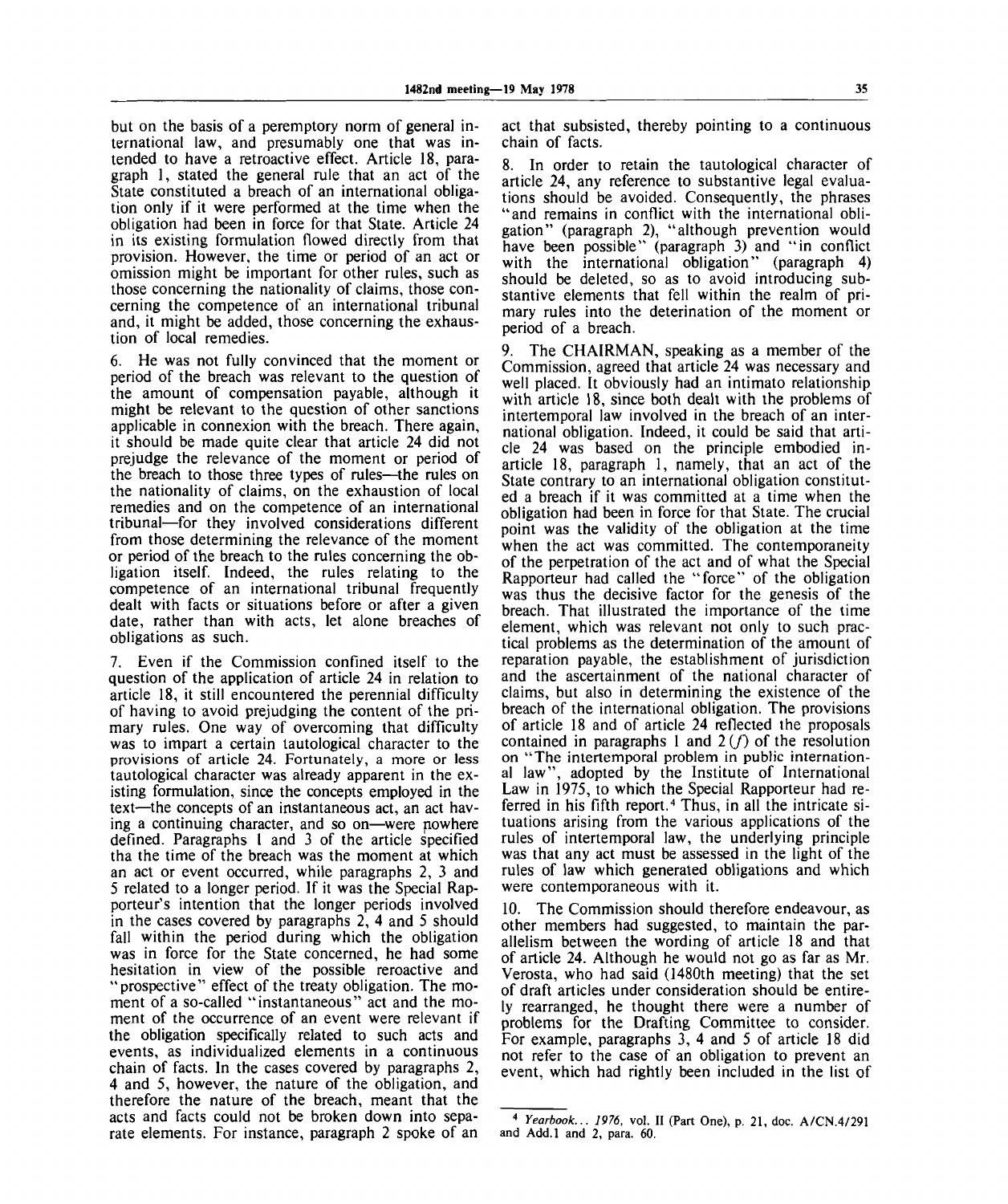situations covered in article 24. In addition, since article 24 related to problems of the *tempus commissi delicti,* it might be advisable for it to deal with the question of a peremptory norm of international law excluding the wrongful character of an act or, indeed, making it compulsory.

11. With regard to article 24 itself, he agreed with Mr. Pinto (1480th meeting) regarding the problem of omissions. According to article 3, the wrongful conduct of a State might consist either of an action or of an omission. In other articles, however, the word "act" was understood to cover the concept of an omission. In the situations referred to in article 24, it was obvious that wrongful conduct might consist either of an action or of an omission, not only under paragraph 5, where explicit reference was made to "the action or omission which initiated the breach and that which completed it", but also under paragraphs 1, 2 and 4, relating to instantaneous, continuing and aggregate acts, and under paragraph 3, relating to failure to prevent an event from occurring, where omissions were of paramount importance. The Drafting Committee should take account of that comment and see whether it would be possible to include a reference to the concept of actions and omissions in all the paragraphs of the article.

12. With regard to the arrangement of the article, he disagreed with some other members of the Commission who thought that the positions of paragraphs 2 and 3 should be reversed. He saw a necessary link between paragraph 1, which referred to "an instantaneous act", and paragraph 2, which referred to "an act having a continuing character"; that contrast of situations should be preserved.

13. Much had been said about the use of the word "instantaneous", in paragraph 1. His own view was that it might be misleading and should be deleted, since very few international acts had the duration of a flash of lightning. When the Special Rapporteur had described "instantaneous acts" during his 1939 course on "le delit international", he had said that:

Most writers divide delicts into two possible categories: those made up of offences which, once committed, cease *ipso facto* to exist and cannot continue subsequently; and those made up of offences which, after their first commission, are of such a nature that they continue in exactly the same way for some time.<sup>5</sup>

In keeping with that view, the Commission might well consider the following wording for the beginning of paragraph 1: "If a breach of an internatipnal obligation is constituted by an act which, once committed, ceases to exist...". Such wording would eliminate the idea of instantaneousness, which some members of the Commission had rejected on sound philosophical grounds.

14. As to the words "even if the effects of the act continue subsequently", at the end of paragraph 1, he was of the opinion that, if they were retained in

paragraph 1, they would also have to be added in the other paragraphs of the article. The easiest solution would be simply to delete them from paragraph 1, because every act constituting a breach, whether instantaneous, continuing, composite or complex, had a duration, but there came a tie when the act ceased to exist, even though its consequences or effects might continue.

15. Mr. AGO (Special Rapporteur), replying to the comments on article 24, said that the content of that article in no way called into question that of the preceding articles, despite the links that existed between some of them and the article under consideration. It was true that article 18 contained a list of situations similar to those referred to in article 24, but the purpose of the two articles was not the same. Article 18 was intended to establish the consequences, in those situations, of the basic principle that the "force" of an international obligation and the conduct of a certain State must be contemporaneous for such conduct to be considered as entailing a breach of that obligation. It sometimes happened, indeed, that the breach of an international obligation occupied a certain "depth of time", to quote the expression used by Mr. Reuter.<sup>6</sup> How, then, was the coincidence between the "force" of the obligation and the perpetration of the action or omission, or actions or omissions, of the State, to be understood? As he had already pointed out, that was a separate question from the one dealt with in article 24. Nevertheless, mutually compatible solutions must be found for both. The application of the criteria set out in article 18 was obviously not sufficient to resolve the problems raised by article 24, but those criteria must be taken into account in the solution of those problems. Since, for example, the draft provided, in article 18, that a continuing act constituted a breach of an international obligation if that obligation had been in force at any time during the performance of that act, it could not now decide that the breach was perpetrated only at the initiation of that act. Similarly, after expressing the opinion that, in the case of a complex act, there was breach of an international obligation only if that obligation had been in force from the beginning of the performance of that act, the Commission could not now say that, in the event of a denial of justice, for example, the decisions of the courts of first and second instance were not included in the time of the perpetration of the breach, and that only the decision of the Supreme Court was so included.

16. Some members of the Commission had also expressed concern about the relationship between article 24 and articles 20 and 21. In articles 20 and 21, the Commission had drawn a distinction between a breach of obligations of conduct and that of obligations of result. The distinction between those two categories of obligations had been clearly established, and the conditions for the existence of a breach had been specified in relation to both the former and the latter. The two articles thus answered the question

<sup>5</sup> R. Ago, "Le delit international", *Recueil des cows de I'Academie de droit international de La Haye,* 1939-11 (Paris, Sirey, 1947), vol. 68, p. 519.

<sup>6</sup> See A/CN.4/307 and Add.l, foot-note 33.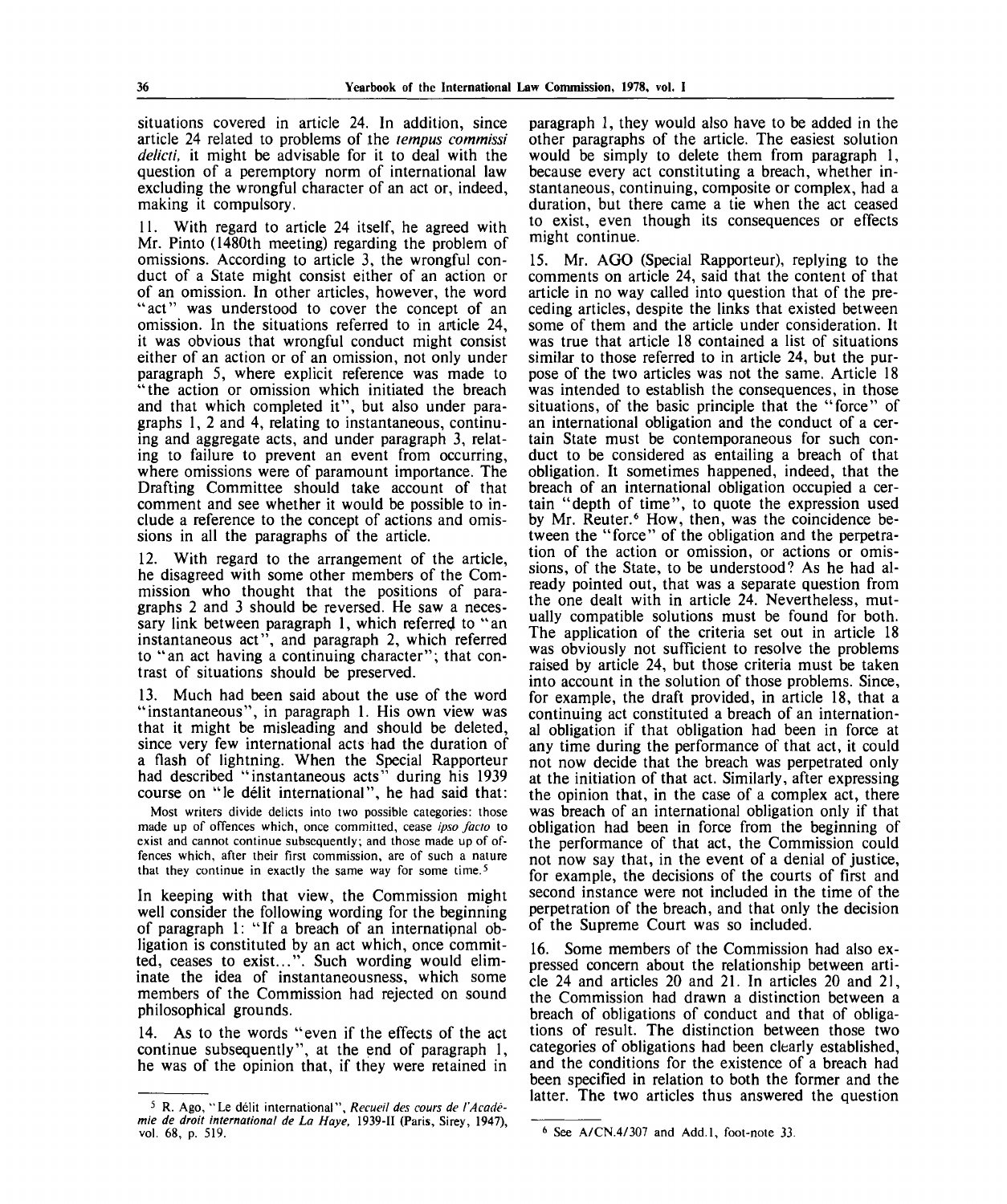whether or not there had been a breach. The article under discussion, on the other hand, had to answer the question as to when the breach took place. In that connexion, Mr. Ushakov had rightly pointed out (1480th meeting) that international law could endeavour to attain a certain goal—non-discrimination, for example—in different ways. A State might be specifically required, to that end, to introduce certain legislative provisions in its legal order; an obligation of conduct then arose, and, if the State did not adopt such provisions, that fact alone constituted a breach of its international obligation. If it were required only to ensure that no discrimination took place within its borders, the obligation was one of result, and there was no breach of its obligation if it achieved the required result, namely, non-discrimination, whatever the means—legislative, administrative or judicial—it employed. Some members had wondered whether the adoption of a law that made acts of discrimination possible did not already constitute a breach of the latter obligation. However, the Commission had rightly answered that question in the negative. Even a law creating an obvious obstacle to the achievement of the required result would not suffice to entail a breach of the obligation, provided acts of discrimination did not in fact take place. A preparatory act alone was not sufficient; it was necessary to wait until it could be stated with certainty that the result had not been achieved.

17. Articles 20 and 21 were complementary. In paragraph 1 of article 21, relating to obligations of result, the Commission had used the conjunction "if" in preference to "when", since the latter term could have a temporal sense that should be avoided in that provision. As he had said before, the purpose of that provision was to establish whether a breach of an obligation existed, not when the breach occurred. Paragraph 2 of article 21 introduced another element, but which also concerned the existence of the breach. The case envisaged was that of an obligaion that allowed a State to carry out its duty by ensuring, by subsequent conduct, the result that it might have failed to ensure by its previous conduct, or even by ensuring an equivalent result. As for article 22, it related to obligations of result whose breach entailed, in addition, lack of co-operation on the part of individual beneficiaries of the obligation. In the absence of such lack, the breach of the obligation could not be established. Since the provisions followed logically upon one another, there would be no reason to modify their sequence. Article 22 defined the content of paragraph 2 of article 21 more precisely by reference to a special case. In any event, not until it had examined the observations of governments could the Commission possibly consider changing the order of those articles.

18. In particular, he would not favour the introduction in the text of article 21 of the concept of a "situation. .. that is not in conformity with the situation required by the obligation" to define the situation in which the required result was not achieved. In the case of a complex act, for example, the decision of

the court of first instance created a situation that was not in conformity with the required result, but it could not be said at that early stage that the State would not ultimately achieve that result.

19. Recalling that Mr. Verosta had raised the question (1480th meeting) of the advisability of providing, in each of the articles relating to the various categories of breaches of international obligations, that account be taken of the temporal element, rather than devoting a separate article to that element, he feared that that solution would create many difficulties. There was no reason at all for the temporal aspect to be differently characterized according to the characteristics of the obligation that was breached. The breach of an obligation of conduct, like that of an obligation of result, could depend on a continuing act as much as on an instantaneous act. The breach of an obligation of result, in turn, could be accomplished by an act occupying a "depth of time", but also, perhaps more seldom, by an act that was not of that nature. Article 21 should therefore deal solely with the existence of a breach of an obligation of result, and not with the time of the perpetration of that breach. The situation would become even more complicated if it were necessary to cover in that rule the case of composite acts and complex acts. In the final analysis, the solution suggested, far from simplifying matters, would only create difficulties. Moreover, the temporal element was so important, and the Sixth Committee had been so insistent that the Commission should study it, that it deserved an article to itself instead of brief additions to other articles.

20. On the question of a possible definition of the temporal element, he thought the Commission would be well advised not to embark on that task, of which he did not see the utility—at least at that juncture.

21. It was not easy to translate the expression *ternpus commissi delicti* into French. Since the term "commission" was now little used in French as a substantive derived from the verb "commettre", and since the term "perpetration" generally had a pejorative connotation, he had opted for the time being for the expression "time of the breach of an international obligation", by which he meant the time during which the internationally wrongful act had been committed or perpetrated. It was quite true, as Mr. Ushakov had noted, that he had sometimes used the word "moment" and sometimes the word "duration" in his report. In fact, he had been looking for a term that would cover both those concepts, although in certain cases it was necessary to distinguish between "moment" and "duration". In some cases the two concepts coincided; in others there was no such coincidence. However that might be, his object, in that article, was the determination of the *tempus commissi delicti*—the time during which the internationally wrongful act was perpetrated—rather than of the time at which the breach of the obligation was established and responsibility was therefore created. In the case of a complex act, for example, the breach was established and responsibility origi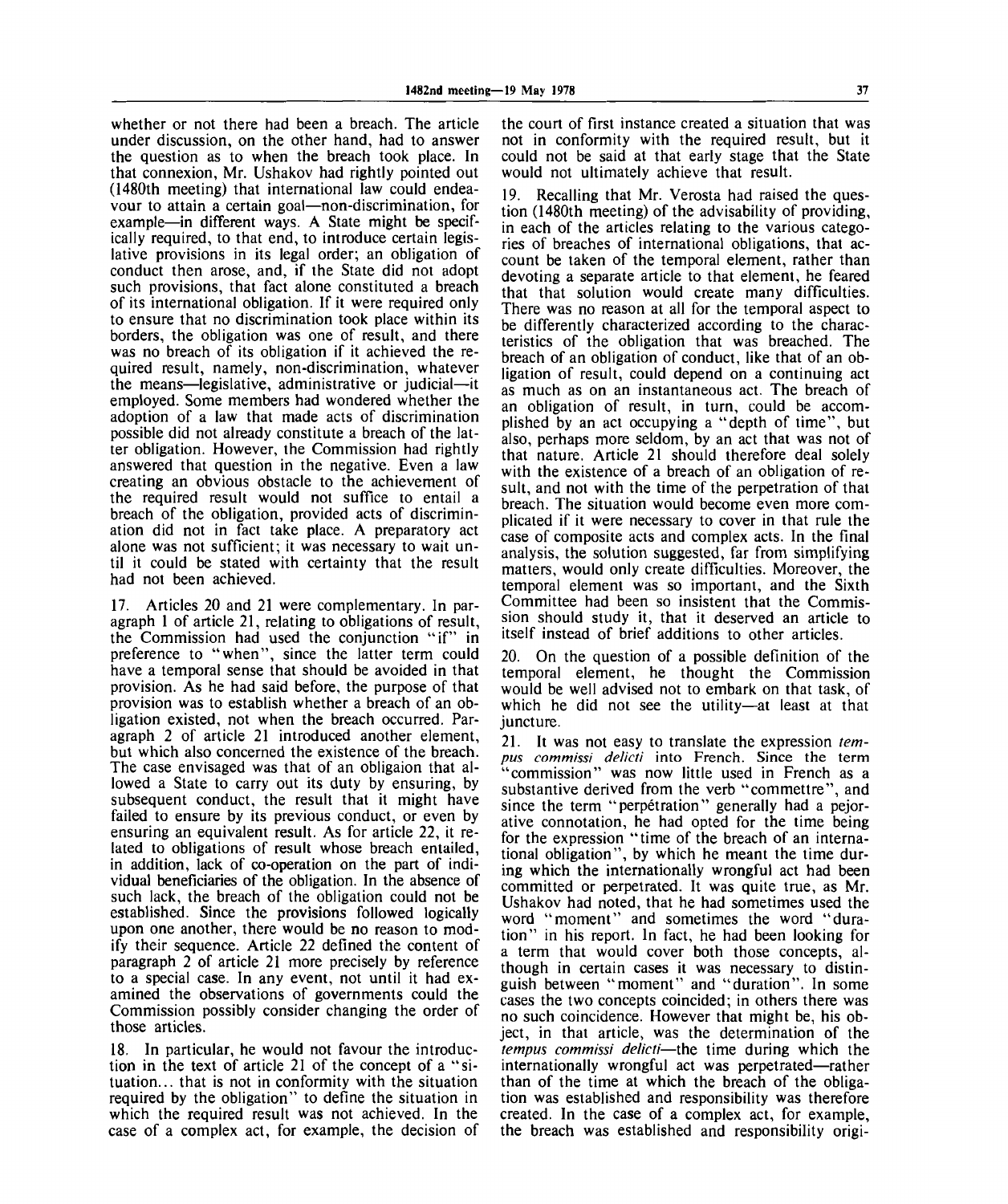nated only at the time when the conclusive element of that act completed the breach. But the time of the perpetration of the internationally wrongful act was the whole of the period during which the various elements constituting the complex act occurred. In the case of a continuing act, responsibility originated at the very beginning of the act. If a State illegally occupied the territory of another State, for example, there was a breach, and responsibility originated immediately, but that did not mean that the duration of the internationally wrongful act did not extend beyond that initial time. Moreover, the wrongful situation could terminate in some other way than through the cessation of the act in question. A treaty might be concluded under which the State that had been the victim of the occupation accepted a situation that had originally been wrongful. It was therefore necessary to distinguish clearly between the time at which responsibility originated and the time of the perpetration of the internationally wrongful act, which could be a point in time or a period of time. The wording of the article could of course be adjusted to allow those two aspects to stand out more clearly.

22. Sir Francis Vallat (1481st meeting) had rightly singled out three aspects of the problem under consideration: the justification for inclusion of the rule in the draft, the actual content of the article, and its structure. With regard to the first point, the Sixth Committee had placed such great emphasis on the need to study that rule that that in itself might be regarded as sufficient justification. Obviously, however, the Commission should not underestimate the importance of the question. With regard to the nature of the rule, Mr. Pinto had spoken (1480th meeting) of a rule of interpretation, whereas he personally had always regarded it as a substantive rule. On the other hand, the examples he had given in his report made no claim to be exhaustive, and the only reason he had given them was to show that the question was by no means a theoretical one. But it should not be inferred from that, as Mr. Ushakov had feared, that the Commission would have to deal with the scope of declarations of acceptance of the jurisdiction of international tribunals accompanied by a reservation *ratione temporis,* with the national character of international claims, or with the amount of reparation.

23. Mr. Reuter had also referred (1479th meeting) to prescription. The *tempus* of an internationally wrongful act could indeed be important from the standpoint of prescription although it was necessary to make it clear what prescription was at issue. There could be prescription for the consequences of an internationally wrongful act, and in particular for the possibility of invoking responsibility. In that case, the potential period of time of prescription could not begin until after the wrongful act had ceased. In some cases, prescription could serve to make lawful a situation that had originally been unlawful. That was why he had avoided entering upon a subject that was still very controversial in international law. The examples he had provided came within the ambit of international law of the most traditional kind. Nevertheless, the Commission might consider it necessary to add further examples in the commentary to article 24; he would have no objection to such a step.

24. As had been noted, the temporal element could play an important role in the interpretation of article 19, relating to international crimes and delicts. In that provision, the Commission had stressed the seriousness of the breach of certain international obligations, a seriousness that could also be estimated in terms of the duration of the internationally wrongful act. The concepts of " maintenance by force of colonial domination", of breach "on a widespread scale" of certain international obligations and of international obligations "of essential importance for the safeguarding and preservation of the human environment" could also involve that temporal element. It was thus clear that the *tempus* had even more repercussions than those he had mentioned as examples. He had confined himself to showing that the rule he was proposing to define was of obvious importance in several respects. He could have added that it would also be of undoubted importance when the time came to determine the penalty to which the State that was the author of a breach of an international obligation would be liable.

25. Mr. El-Erian's syggestion<sup>7</sup> that several articles should be devoted to the various cases dealt with in article 24 had both advantages and disadvantages. Everything depended on the importance the Commission wished to attach to the question. Conceivably, it could devote a separate chapter to it, thereby isolating from chapter III (Breach of an international obligation), a chapter IV, concerned specifically with the *tempus commissi delicti.* Without going so far as to suggest that solution, he would advise that the Drafting Committee consider the possibility of dividing article 24 into several articles.

26. Several members of the Commission had commented on the English version of article 24. With regard to the term "comportement", in paragraph 5, which had been translated into English as "action or omission", he agreed that in practice there was often a combination of actions and omissions, and that any omission, even in the case of a crime relating to an event, had certain aspects that were in the nature of an action.

27. With regard to the form of article 24, Mr. Tsuruoka had stressed the need to draft a text that would be easy to apply, while Mr. Riphagen had warned against the temptation to venture into the area of primary rules. Mr. Quentin-Baxter (1481st meeting) had considered it essential to specify that the effects of an instantaneous act must be distinguished from an act having a continuing character. As Mr. Calle y Calle had observed *(ibid.),* the term "instantaneous" was not, in fact, always appropriate. Since a distinction was drawn between an "instan-

<sup>1481</sup>st meeting, para. 29.